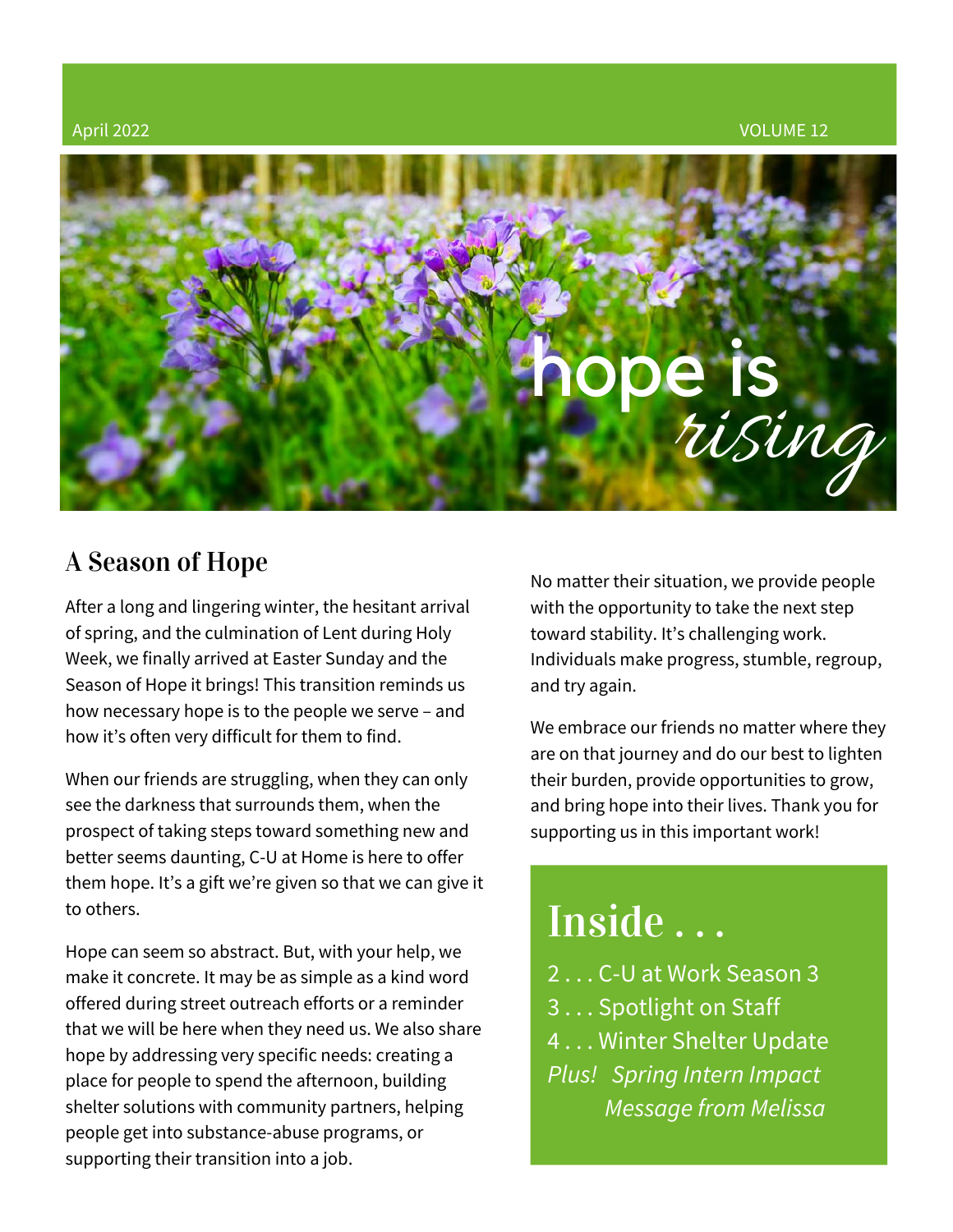## C-U at Work/Prosperity Gardens Season 3: "Watch us Grow!"

Season 3 of our C-U at [Work](https://www.cuathome.us/c-u-at-work/) partnership with City of Champaign Township's **[Prosperity](https://www.prosperitygardens.org/about) Gardens** is up and going, and this year's crew of six dedicated "production assistants" has already logged nearly 500 hours of labor and laid the groundwork for a second production location!

The large new plot is located south of North Street between Walnut and Champaign. So far over 40 raised beds have been built there (with twice that number to come) to help supply a new "Community Supported Agriculture" project.

The long term plan, says Prosperity Gardens director **Nicole Musumeci**, is to offer "shares" in the program that will allow participants to receive a weekly order of fresh produce! This opportunity will come alongside the current "Mobile Market" program, which takes fresh produce out into the community, and the weekly produce stand at the Champaign Farmers Market.

Back at the original First Street location, activities have included the complete reconstruction of the fence and 18 existing raised beds and outfitting of nine other beds with new "low tunnel" coverings. More that 1000 seeds are already in the ground in the 25 raised beds at the First Street site.





Outreach coordinator **Steven Harper** (top center) oversees the work program on our end. He calls this year's work crew "a really outstanding group" who are excited about the opportunity. Production assistants work up to 20 hours per week, earning a wage and gaining skills that will help them progress in their journey toward independence.

Go to our [website](https://www.cuathome.us/) [t](https://www.cuathome.us/)o learn more about the C-U at Work program and access local media coverage of the program's first two seasons.

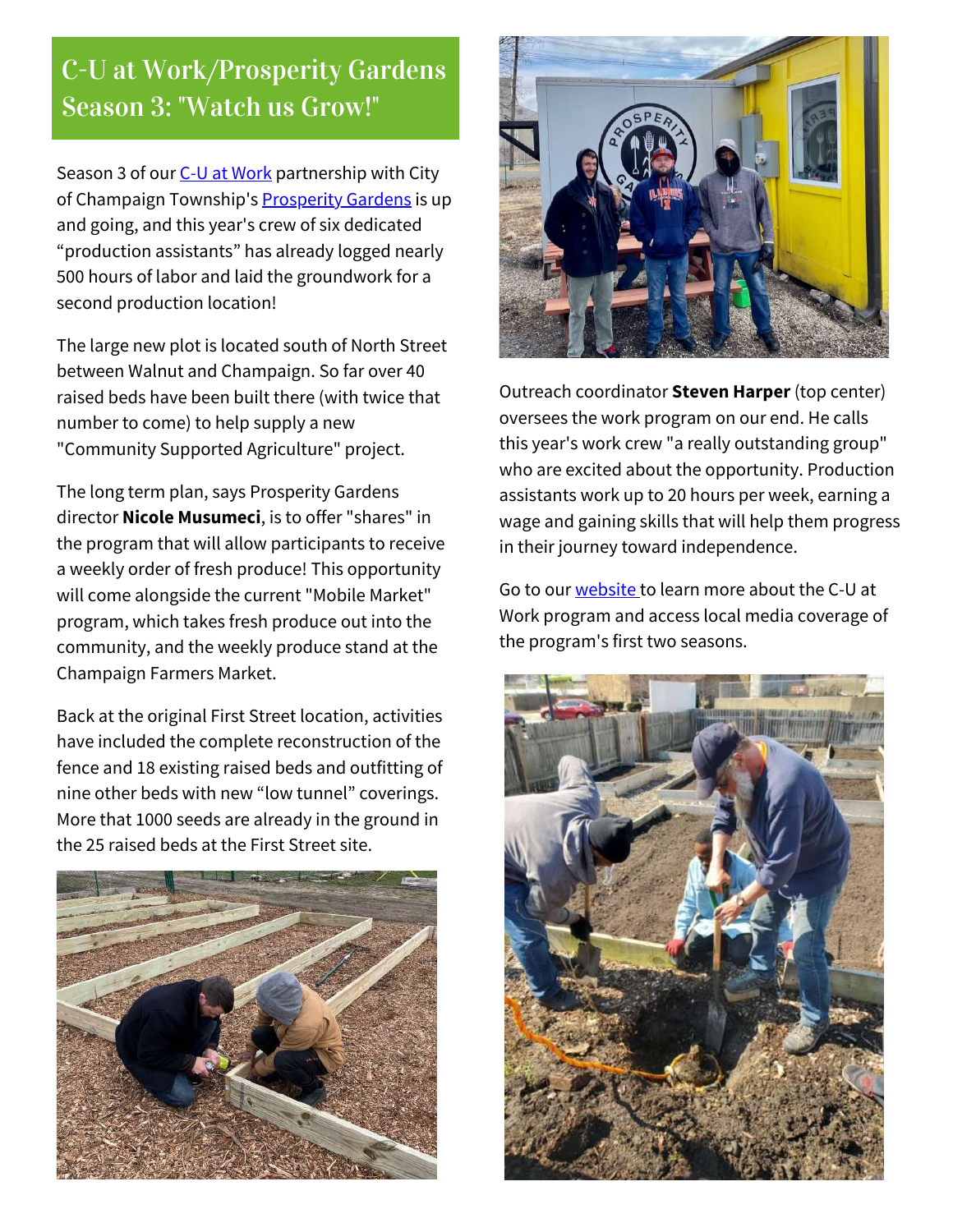

Meet our Staff



Over the past year, there have been a lot of changes and additions to our staff as we increase our capacity to provide more "wrap around" services to our friends without an address. This issue seemed like a good opportunity to introduce the people who make up the "heart and soul" of all we do! In keeping with our "Season of Hope" theme, we also asked a few of them to share a "message of hope" related to their work. We'll start with the longest serving staff member and work our way to the newest.



**Steven Harper** (Housing and Outreach Coordinator). With 4 years of service, Steven is our "seasoned veteran." He oversees our Transitional Housing, leads our street outreach efforts, and helps with our C-U at Work program.

"My HOPE is that I may be able to help offer a gift of life that was freely given to me."

**Russell Mann** (Phoenix Assistant). Russ has been on staff since 2019, but his tenure as a volunteer goes back to near the beginning of the ministry. He oversaw the renovations at the original Phoenix Center and continues to serve here in its third iteration.



"I find HOPE in transformed lives and seeing people housed."



**Susan McKee** (Administrative Associate). Susan started shortly after Russ and is also in her third year of taking care of the day-to-day details around here. From HR to data entry to purchasing supplies and so much more, Susan is our all-round "utility woman."

**Chloe Hanson** (Shelter Coordinator). Now in her second year, no one has worn as many hats as Chloe! From Operations Associate to Women's Shelter Coordinator, Chloe now oversees all shelter operations. Her versatility and willingness to serve are a big asset.





**Rick Williams** (Ministry Development Associate). Rick and Chloe started on the same day and have each grown with the organization. Rick's world is all "words, numbers, names": communications and media relations, data compilation, and donor management.

**Cedar King** (Case Manager). In his first year, Cedar has brought a much-needed social service support element to our staff. He does most of our program intakes, meets with clients, and assists our friends with whatever they need along the path to progress.





**Cheryl Lehman** (Phoenix Coordinator). Cheryl is also in the midst of a successful first year overseeing our Phoenix Daytime Center. She's expanded programing and services, assists with intakes, oversees our volunteer corps, and is a favorite hand at the card table!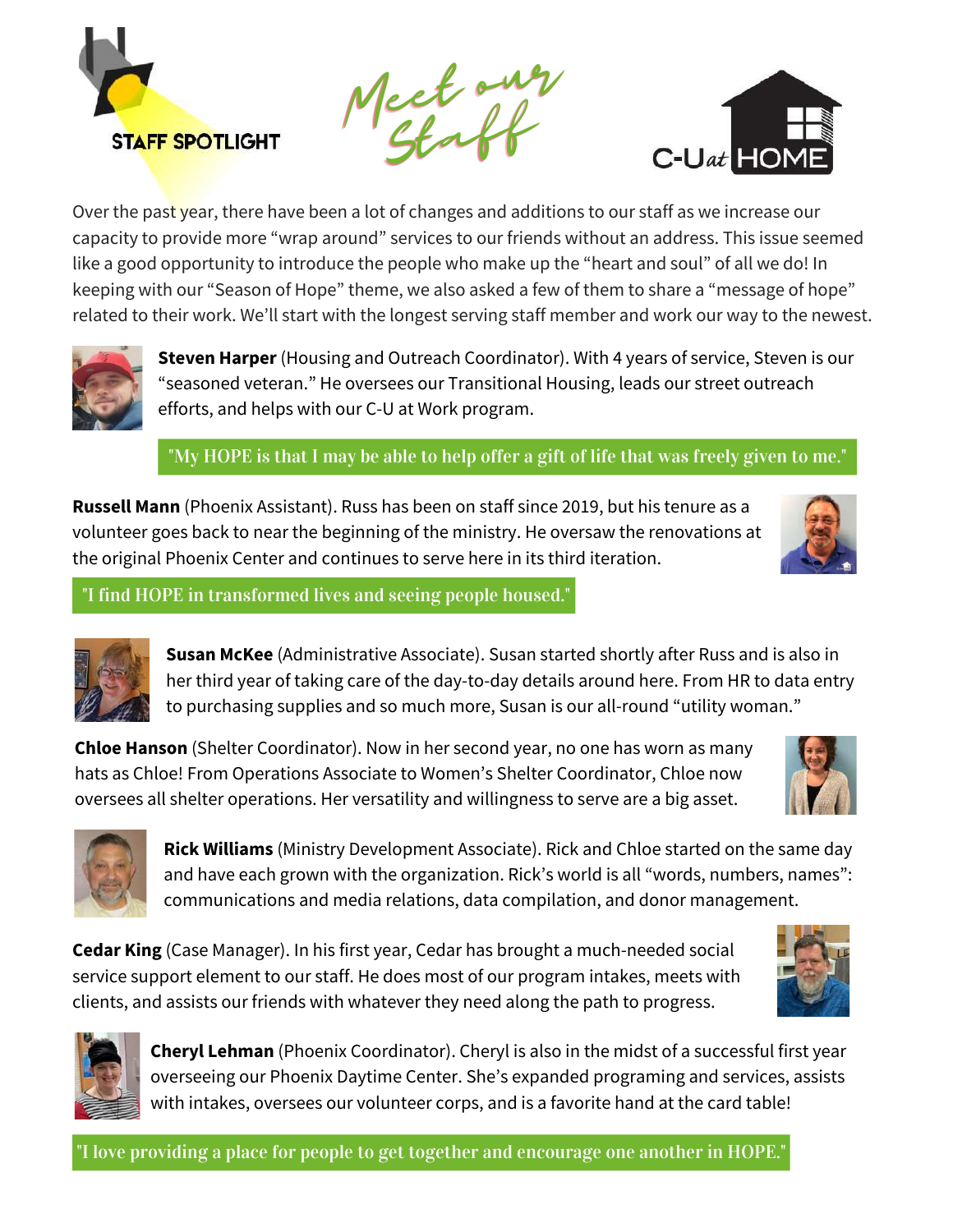### Meet our Staff (continued)



**Melissa Courtwright** (Executive Director). Melissa joined us last November and has already made a big impact as a leader, colleague, and collaborator. Her vision for organizational growth, service enhancement, and staff development promises a bright future for C-U at Home.

**Victoria Costello** (Case Manager). Victoria came on board last December to oversee our lowbarrier emergency winter shelter operations. She will join us as a case manager following the closure of those temporary shelters, greatly expanding our capacity for supportive services.





**Cory Shoemaker** (Facilities Assistant). Formerly one of our Men's Shelter night staff, Cory is taking on a new role helping with facilities needs and filling in at the Phoenix as needed. He also is part of this season's C-U at Work crew. *(see night shelter staff on next page . . .)*

### Meeting the Demand for Emergency Winter Shelters

At the end of last December, in collaboration with five local funding partners and two churches, we opened two low barrier emergency winter shelters in downtown Champaign to meet the needs of those who would otherwise be on the streets during the harsh winter months.

Little did we know just how great that need was! Over 16 weeks of operation, the shelters were utilized by over 150 different people. Nearly 2,500 total beds (individuals x night of stay) were provided during that time. These temporary shelters closed after the night of Friday, April 15.

"We are so grateful to C-U at Home, New Covenant, and First United Methodist Church as providers, and the cities, county, and Cunningham Township as funders, for stepping to up ensure everyone has a warm place to sleep over winter," said Cunningham Township's **Danielle Chynoweth**, chair of the emergency shelter steering committee.

Joining C-U at Home to fund the emergency winter shelters were the City of Champaign, the City of Urbana, Cunningham Township, the Champaign County Board, and the Champaign County Regional Planning Commission.



First Presbyterian Church and New Covenant Fellowship, two downtown churches with a history of supporting homeless sheltering, provided the space for the shelters.

"C-U at Home has been proud to be part of a community effort that has allowed us to serve the most vulnerable homeless this winter," said C-U at Home executive director **Melissa Courtwright**. She also praised our "wonderful staff [who] have been the heart and soul of this endeavor."

Melissa also noted that homelessness doesn't stop being a real concern just because the coldest months of the year are over. C-U at Home's existing year-round men's and women's shelters will continue to operate, but they have limited capacity (48 men, 14 women).

"The need to serve this vulnerable community continues throughout the year. Extremely cold weather is a challenge, but it is only one of the many challenges our clients face."